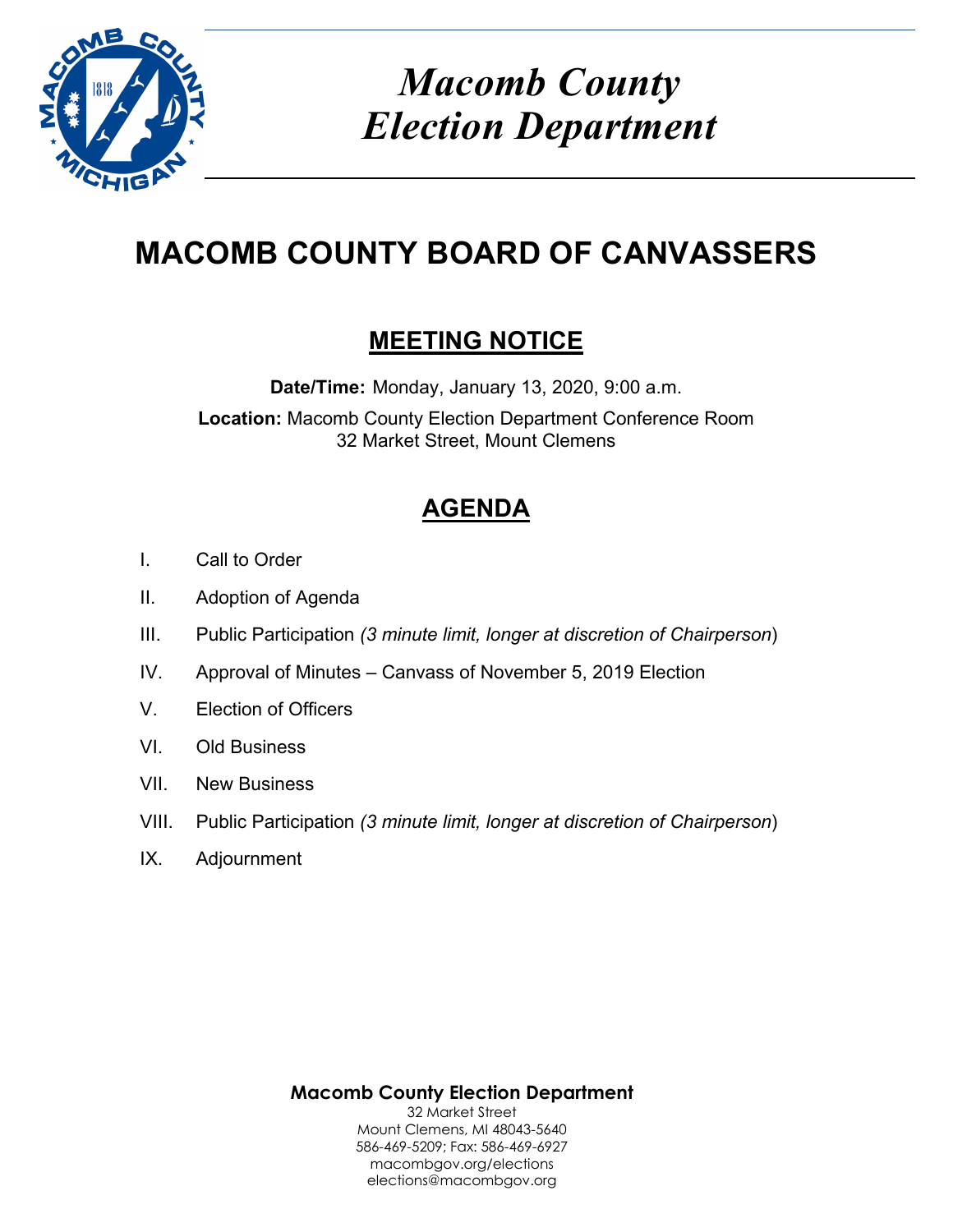# **MACOMB COUNTY BOARD OF CANVASSERS ELECTION OF NOVEMBER 5, 2019 UNOFFICIAL MINUTES**

The Macomb County Board of Canvassers met in the Macomb County Elections Department Conference Room (32 Market Street in Mount Clemens), to canvass and certify the results of the Election held on November 5, 2019.

The following Board members were present, unless noted below:

 Sarah Stovall – Chair Lori Mabee – Canvasser Michelle DeBeaussaert – Canvasser Barb VanSyckel – Canvasser *Also Present: Michael Grix – Chief Election Clerk* 

#### **November 6, 2019**

The Board of Canvassers was called to order at 9:12 a.m. At that time a motion to adopt the agenda was made by Michelle DeBeaussaert and seconded by Barb VanSyckel; the motion carried.

#### **Public Participation**

None

### **Approval of Minutes (August 6, 2019 Election Canvass)**

A motion to accept the minutes was made by Barb VanSyckel and seconded by Michelle DeBeaussaert; the motion carried.

### **Canvass and Certify Results of November 5, 2019 Election**

The Board canvassed without incident.

At 4:30 p.m., the meeting was temporarily adjourned until 9:00 a.m. the next day.

#### **November 7, 2019**

The Board of Canvassers reconvened at 9:00 a.m.

The Board canvassed without incident.

At 4:30 p.m., the meeting was temporarily adjourned until 9:00 a.m. the next day.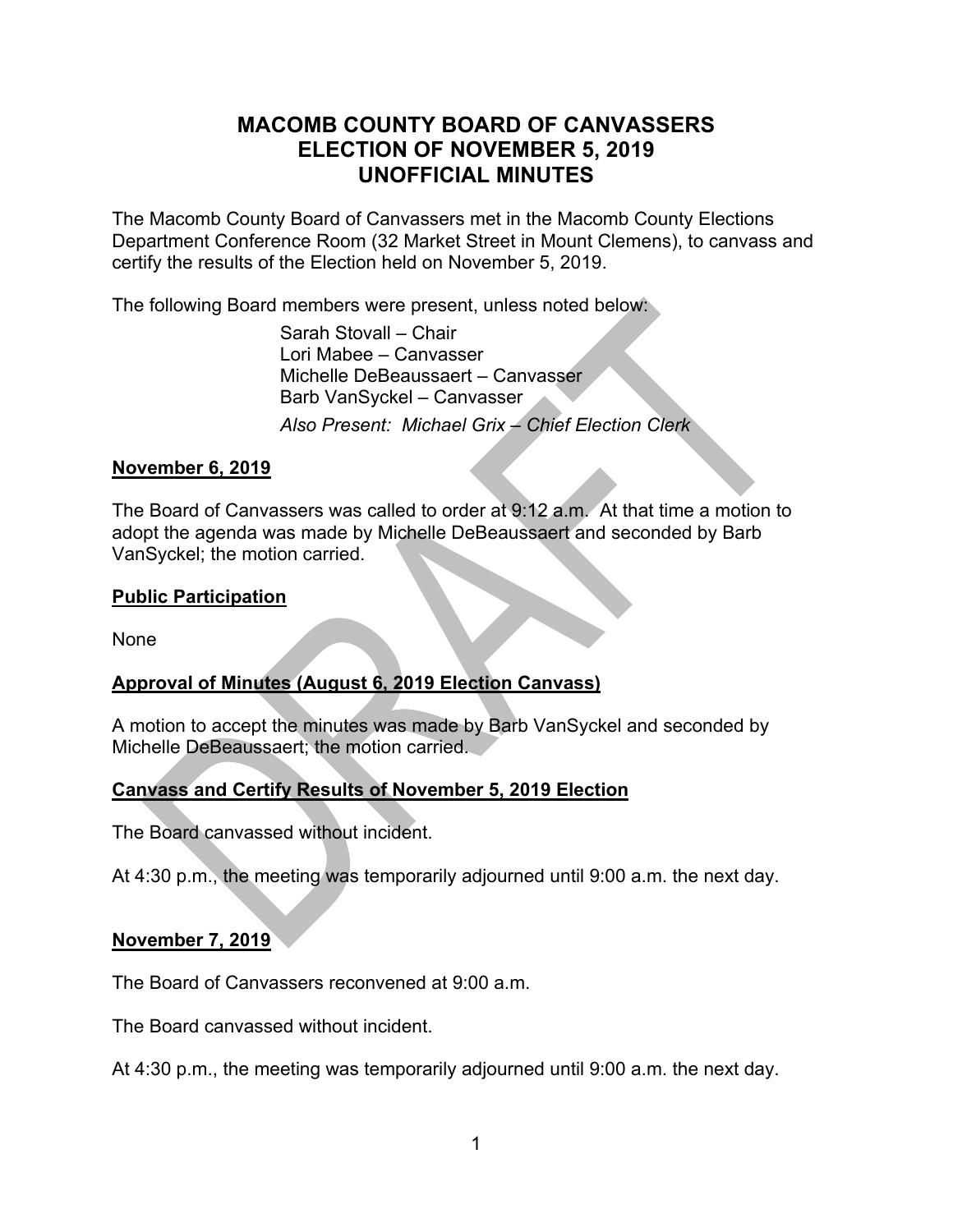#### **November 8, 2019**

The Board of Canvassers reconvened at 9:00 a.m.

The following Warren precincts were retabulated:

| Precinct | Original Seal(s) | New Seal(s) |
|----------|------------------|-------------|
| AV 57    | 35121            | 01904       |
| AV 49    | 35148            | 01902       |
| AV 51    | 35144            | 01903       |

At 2:50 p.m., the meeting was temporarily adjourned until 9:00 a.m. the next business day.

#### **November 12, 2019**

The Board of Canvassers reconvened at 9:00 a.m.

The following Fraser precinct was opened and counted, but not retabulated:

| Precinct        | Original Seal(s) | New Seal(s) |
|-----------------|------------------|-------------|
| AV <sub>3</sub> | 1476ء            | 01905       |

At 3:00 p.m., the meeting was temporarily adjourned until the results from the Oakland County portion of Romeo Schools were received.

#### **November 18, 2019**

The Board of Canvassers reconvened at 9:00 a.m.

The Board certified all remaining results at this time.

#### **New Business**

The next Board of Canvassers meeting was scheduled for January 13, 2020 to elect new officers.

#### **Old Business**

None

#### **Public Participation**

None